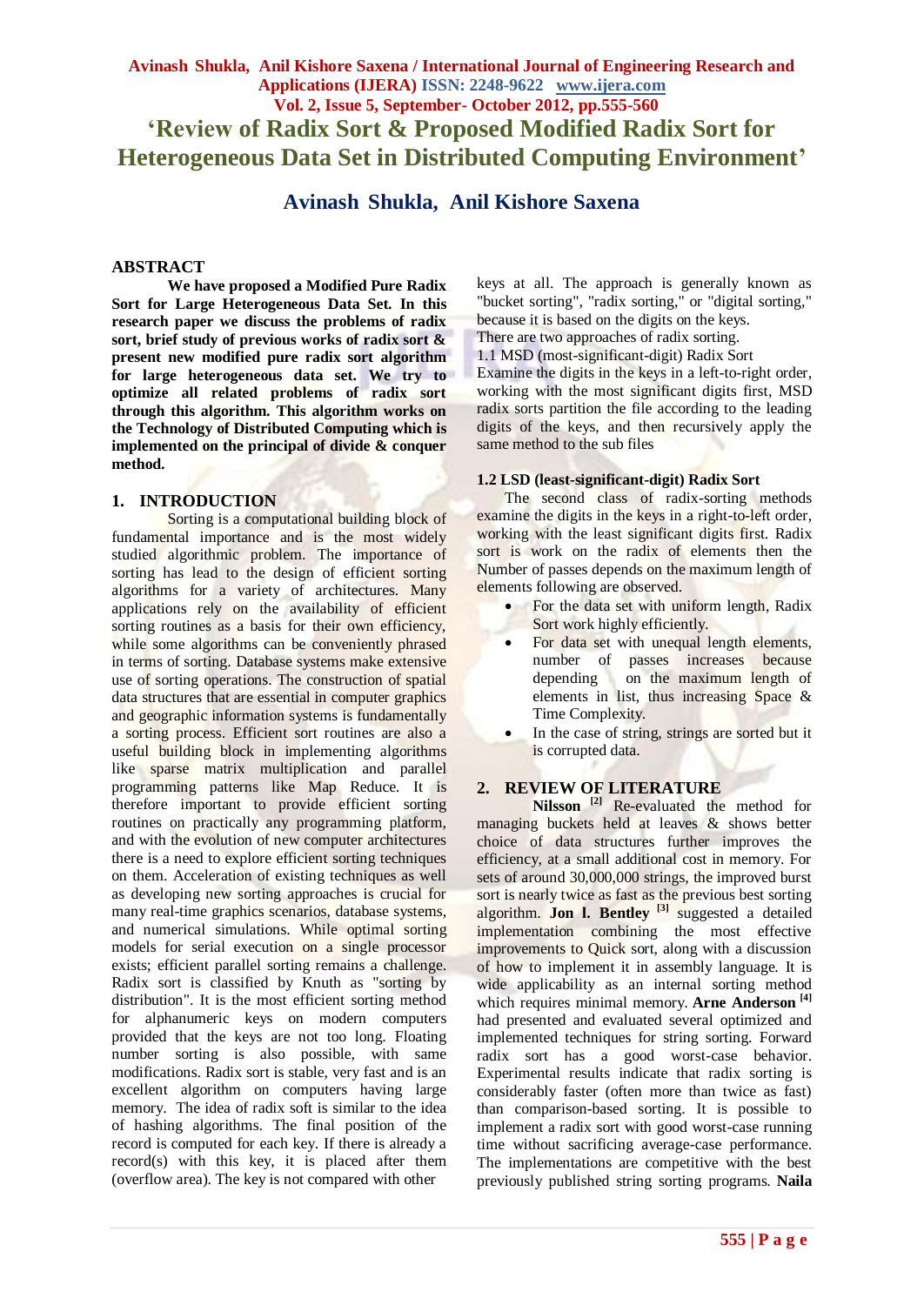**Rahman [5]** Discuss the problem of large applications data set which were too massive to fit completely inside the computer's internal memory. The resulted input/output communication between fast internal memory and slower external memory was a major performance bottleneck. **[5]** Also discussed the distribution and merging techniques for using the disks independently. These are useful techniques for batched EM problems involving matrices (such as matrix multiplication and transposition), geometric data (such as finding intersections and constructing convex hulls), and graphs (such as list ranking, connected components, topological sorting, and shortest paths) were proposed. In the online domain, canonical EM applications include dictionary lookup and range searching. They also re-examined some of the EM problems in slightly different settings, such as when the data items are moving, or when the data items are variable-length (e.g., text strings), or when the allocated amount of internal memory can change dynamically. **Rajeev Raman [6]** illustrated the importance of reducing misses in the standard implementation of least-significant bit first in (LSB) radix sort, these techniques simultaneously reduce cache and TLB misses for LSB radix sort, all the techniques proposed yield algorithms whose implementations of LSB Radix sort & comparisonbased sorting algorithms. **Danial [7]** explained the Communication and Cache Conscious Radix sort Algorithm (C3-Radix sort). C3-Radix sort uses the distributed shared memory parallel programming Models. Exploiting the memory hierarchy locality and reduce the amount of communication for distributed Memory computers. C3-Radix sort implements & analyses on the SGI Origin 2000 NUMA Multiprocessor & provides results for up to 16 processors and 64M 32bit keys. The results show that for small data sets compared to the number of processors, the MPI implementation is the faster while for large data sets, the shared memory implementation is faster. **Shin-Jae Lee [8]** solved the load imbalance problem present in parallel radix sort. Redistributing the keys in each round of radix, each processor has exactly the same number of keys, thereby reducing the overall sorting time. Load balanced radix sort is currently the fastest internal sorting method for distributed-memory based multiprocessors. However, as the computation time is balanced, the communication time becomes the bottleneck of the overall sorting performance. The proposed algorithm preprocesses the key by redistribution to eliminate the communication time. Once the keys are localized to each processor, the sorting is confined within processor, eliminating the need for global redistribution of keys & enables well balanced communication and computation across processors. Experimental results with various key distributions indicate significant improvements over balanced radix sort. **Jimenez- Gonzalez [9]** introduced a new algorithm called Sequential Counting Split

Radix sort (SCS-Radix sort). The three important features of the SCS-Radix are the dynamic detection of data skew, the exploitation of the memory hierarchy and the execution time stability when sorting data sets with different characteristics. They claim the algorithm to be 1:2 to 45 times faster compare to Radix sort or quick sort. **Navarro & Josep** <sup>[10]</sup> focused on the improvement of data locality. CC-Radix improved the data locality by dynamically partitioning the data set into subsets that fit in cache level L2. Once in that cache level, each subset is sorted with Radix sort. The proposed algorithm is about 2 and1:4 times faster than Quick sort and Explicit Block Transfer Radix sort. **Ranjan Sinha** <sup>[11]</sup> suggested that the Algorithms for sorting large data sets can be made more efficient with careful use of memory hierarchies and reduction in the number of costly memory accesses. Burst sort dynamically builds a small tree that is used to rapidly allocate each string to a bucket. Sinha & Zobel introduced new variants of algorithm: SR-burst sort, DR-burst sort, and DRL-burst sort. These algorithms a-priori construct a tree from random samples. Experimental results with sets of over 30 million strings show that the new variants reduce, by up to 37percent cache misses than the original burst sort, and simultaneously reducing instruction counts by up to 24 percent. **Jian- Jun Han [12]** proposed two contention-aware scheduling algorithms viz. OIHSA (Optimal Insertion Hybrid Scheduling Algorithm) and BBSA (Bandwidth Based Scheduling Algorithm). Both the algorithms start from the inherent characteristic of the edge scheduling problem, and select route paths with relatively low network workload to transfer communication data by modified routing algorithm. OISHA optimizes the start time of communication data transferred on links. BBSA exploits bandwidth of network links optimally. Moreover, the proposed algorithms adapt not only to homogeneous systems but also heterogeneous systems. **Sinha, R. and Zobel [13 & 14]** examined that the Burst sort is a cache-oriented sorting technique using dynamic tree to efficiently divide large sets of string keys into related subsets small enough to sort in cache. In original burst sort, string keys sharing a common prefix were managed via a bucket of pointers represented as a list or array. C-burst sort copies the unexamined tail of each key to the bucket and discards the original key to improve data locality. Results indicate that C-burst sort is typically twice as fast as original burst sort and four to five times faster than multi-key quick sort. CPburst sort uses more memory, but provides stable sorting. **Nadathur Satish [15]** proposed the highperformance parallel radix sort and merge sort routines for many-core GPUs, taking advantage of the full programmability offered by CUDA. Radix sort is the fastest GPU sort and merge sort is the fastest comparison-based sort reported in the literature. For optimal performance, the algorithm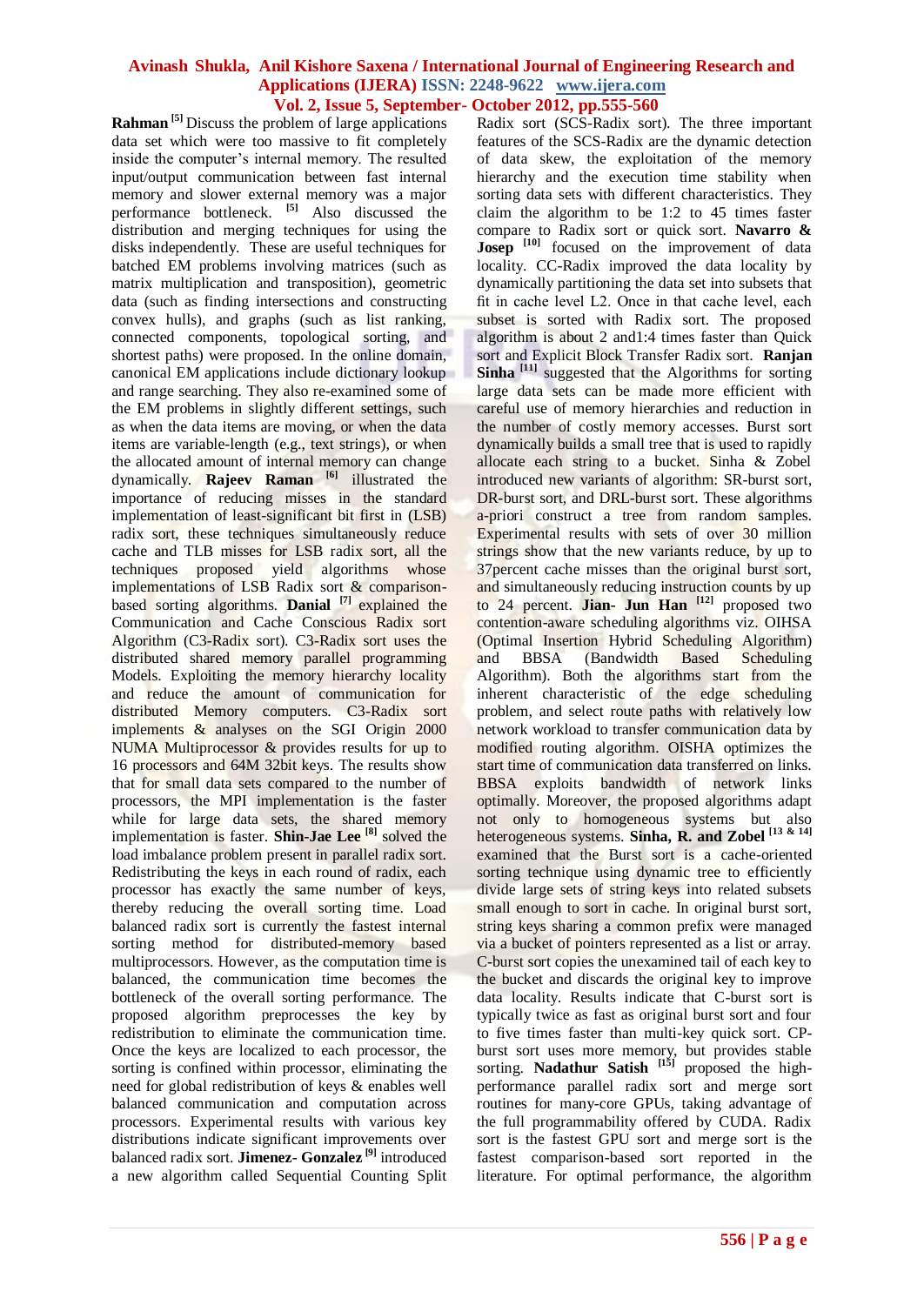exploited the substantial fine-grained parallelism and decomposes the computation into independent tasks. Exploiting the high-speed on chip shared memory provided by NVIDIA's GPU architecture and efficient data-parallel primitives, particularly parallel scan, the algorithms targeted the GPUs. **N. Ramprasad and Pallav Kumar Baruah [16]** suggested an optimization for the parallel radix sort algorithm, reducing the time complexity of the algorithm and ensuring balanced load on all processor. [16] Implemented it on the "Cell processor", the first implementation of the Cell Broadband Engine Architecture (CBEA). It is a heterogeneous multi-core processor system. 102400000 elements were sorted in 0.49 seconds at a rate of 207 Million/sec. **Shibdas Bandyopadhyay and Sartaj Sahni [17]** developed a new radix sort algorithm, GRS, for GPUs that reads and writes records from/to global memory only once. The existing SDK radix sort algorithm does this twice. Experiments indicate that GRS is 21% faster than SDK sort while sorting 100M numbers and is faster by between 34% and 55% when sorting 40M records with 1 to 9 32-bit fields. **[Daniel Jiménez-González,](http://dl.acm.org/author_page.cfm?id=81100608146&coll=DL&dl=ACM&trk=0&cfid=81383426&cftoken=86729729) [Juan J. Navarro,](http://dl.acm.org/author_page.cfm?id=81100113650&coll=DL&dl=ACM&trk=0&cfid=81383426&cftoken=86729729) [Josep-L. Larrba-Pey](http://dl.acm.org/author_page.cfm?id=81332511005&coll=DL&dl=ACM&trk=0&cfid=81383426&cftoken=86729729) [18]** proposed Parallel in-memory 64-bit sorting, an important problem in Database Management Systems and other applications such as Internet Search Engines and Data Mining Tools.  $[9]$  The algorithm is termed Parallel Counting Split Radix sort (PCS-Radix sort). The parallel stages of the algorithm increases the data locality, balance the load between

processors caused by data skew and reduces significantly the amount of data communicated. The local stages of PCS-Radix sort are performed only on the bits of the key that have not been sorted during the parallel stages of the algorithm. PCS-Radix sort adapts to any parallel computer by changing three simple algorithmic parameters.  $^{[9]}$  Implemented the algorithm on a Cray T3E-900 and the results shows that it is more than 2 times faster than the previous fastest 64-bit parallel sorting algorithm. PCS-Radix sort achieves a speed up of more than 23 in 32 processors in relation to the fastest sequential algorithm at our hands. **Daniel Cederman and Philippas Tsigas [19]** showed at GPU-Quick sort, an efficient Quick sort algorithm suitable for the highly parallel multi-core graphics processors. Quick sort had previously been considered an inefficient sorting solution for graphics processors, but GPU-Quick sort often performs better than the fastest known sorting implementations for graphics processors, such as radix and bitonic sort. Quick sort can thus be seen as a viable alternative for sorting large quantities of data on graphics processors.

#### 1. COMPARISON OF VARIOUS SORTING ALGORITHMS<sup>[1]</sup>

The following table compares the sorting algorithms according to the complexity, method used by them like exchange, insertion, selection, merge and also discuss their advantages and disadvantages. n represents the number of element to be sorted.

| Name                    | <b>Average Case</b><br>Time<br>Complexity | Worst<br>Case<br>Time<br>complexity | Method    | Advantage/Disadvantage                                                                                                                    |
|-------------------------|-------------------------------------------|-------------------------------------|-----------|-------------------------------------------------------------------------------------------------------------------------------------------|
| <b>Bubble</b><br>Sort   | $O(n^2)$                                  | $O(n^2)$                            | Exchange  | Straightforward, simple and Stable.<br>1.<br>2. Slow & difficult on large data set.                                                       |
| Insertion<br>Sort       | $O(n^2)$                                  | $O(n^2)$                            | Insertion | 1. Efficient for small list and Save memory<br>2. Slow for large data set.                                                                |
| Selection<br>Sort       | $O(n^2)$                                  | $O(n^2)$                            | Selection | 1. Improvement over Bubble sort<br>2. Unstable & very slow for large Data set.                                                            |
| Heap Sort               | $O(n \log n)$                             | $O(n \log n)$                       | Selection | 1. More efficient version of Selection sort. It does<br>recursion & extra buffer.<br>not require<br>2. Slower than Quick and Merge Sorts. |
| Merge<br>Sort           | $O(n \log n)$                             | $O(n \log n)$                       | Merge     | 1. A fast recursive sorting suitable for very large<br>data set.<br>2. It requires large memory space.                                    |
| In place-<br>merge Sort | $O(n \log n)$                             | $O(n \log n)$                       | Merge     | 1. Very low memory required<br>2. Unstable & slow.                                                                                        |

TABLE 1.1: COMPARISON OF COMPARISON BASED SORT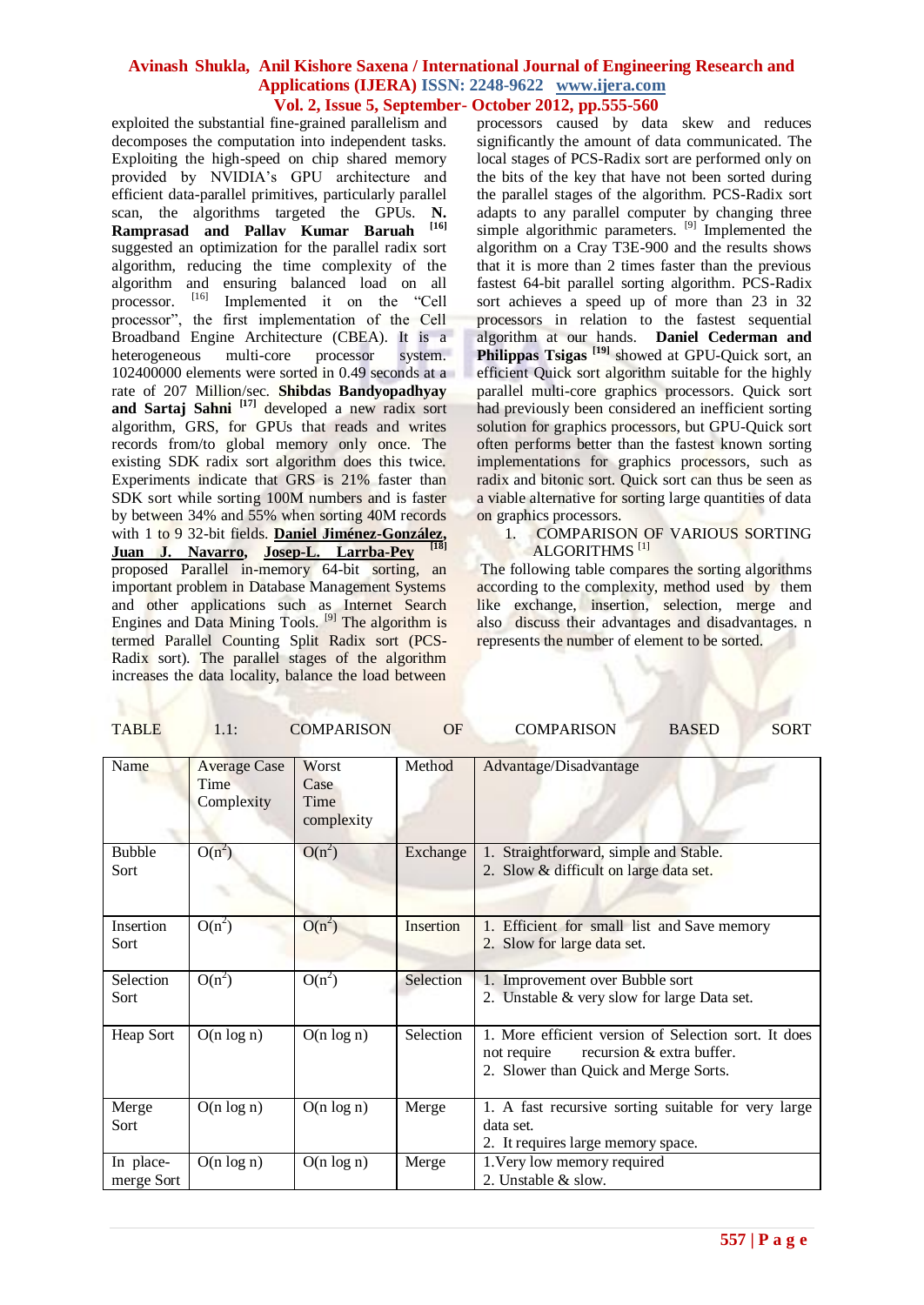| Shell Sort | $O(n \log n)$ | $O(n \log_2 n)$ | Insertion | Efficient for large data set, relatively small<br>Ι.<br>required.<br>memory<br>2. It is not stable & has more constants. |
|------------|---------------|-----------------|-----------|--------------------------------------------------------------------------------------------------------------------------|
|            |               |                 |           |                                                                                                                          |
| Quick Sort | $O(n \log n)$ | $O(n^2)$        | Partition | Fastest, efficient & required less memory space.<br>Partition can lead to unbalanced.                                    |

#### **3.1 COMPARISON OF NON COMPARISON BASED SORTING ALGORITHMS [1]**

The following table describes sorting algorithm which are non Comparison sort. Complexities below are in terms of n, the number of item to be

sorted, and k the size of each key and s is the chunk size use by implementation. Assume that the key size is large enough, that all entries have unique key values.

| <b>TABLE</b> | <b>COMPARISON</b> | <b>NON</b> | <b>COMPARISON</b> | <b>SORT</b> |  |
|--------------|-------------------|------------|-------------------|-------------|--|
|              |                   |            |                   |             |  |

| <b>Name</b>              | <b>Average</b><br><b>Case</b> | Worst<br>Case | n < 2K         | Advantage/disadvantage                                                                                          |
|--------------------------|-------------------------------|---------------|----------------|-----------------------------------------------------------------------------------------------------------------|
| <b>Bucket Sort</b>       | O(n.k)                        | $O(n_2.k)$    | N <sub>o</sub> | 1. Stable & fast.<br>2. Used in special cases when the key can be used to<br>Calculate the address of Buckets.  |
| Counting<br>Sort         | $O(n+2k)$                     | $O(n+2k)$     | Yes            | 1. Stable, used for repeated Value & often used as a<br>subroutine in radix sort.<br>2. Valid for integer only. |
| Radix Sort               | O(n.ks)                       | O(n.ks)       | N <sub>o</sub> | 1. Stable, straight forward<br>2. Applicable to data set with multiple fields.                                  |
| <b>MSD</b> Radix<br>Sort | O(n.ks)                       | O(n.ks)       | N <sub>o</sub> | 1. Highly efficient for sorting large data sets.<br>2. Bad worst-case performance due to data fragmentation.    |
| LSD Radix<br>Sort.       | O(n.ks)                       | O(n.ks.2s)    | N <sub>o</sub> | 3. Stable & fast sorting method.                                                                                |

# **2. PROPOSED MODIFIED RADIX SORT**

It is observed that no single method is optimal to all available data sets with varying complexity of size, number of fields, length etc. Thus attempt is made to select a set of data set & optimize the implementation by modifying the basic algorithm. Above these problems of Sorting algorithm are optimized by proposed algorithm. The algorithm is dependent on the distributed Computing Environment. Its implementation is proposed on many core machines. Given heterogeneous list is divided into two main process one is numeric and other is string. These two process work simultaneously. Suppose p1, p2 are the two main process. Each process has a unique processor. Process p1 is further distributed in different sub list according to equal length of elements in a list. These lists are sorted simultaneously on the logic of even & odd logic. Passes are transferred alternatively on the digits. After sorting these lists combined all this & again sort this main list. In the case of p2, make a pattern. Using the unique pattern, get the selected strings. Among these strings, same string provides same numeric values. Now proposed algorithm applies on these numeric values for sorting the given

#### strings.

# **3. RESULTS AND DISCUSSIONS**

Now proposed MRS algorithm runs on two different machines & has observed the results. Off course results have shown clear picture that MRS Sort is best sort for heterogeneous data set on both the machines always. After MRS Sort GPU Quick Sort is the best option. Both Sorting techniques are complete by themselves, but there are slight differences between these two sorting methods given below. This algorithm runs on two different machines, the results are as follow in the form of graph.

First this algorithm runs on Intel Pentium P6200,Intel HD Graphics,2GB DDR3 RAM,500 GB HDD Operating system :- Windows 7. The results (Graph Representation) of this machine are as follow.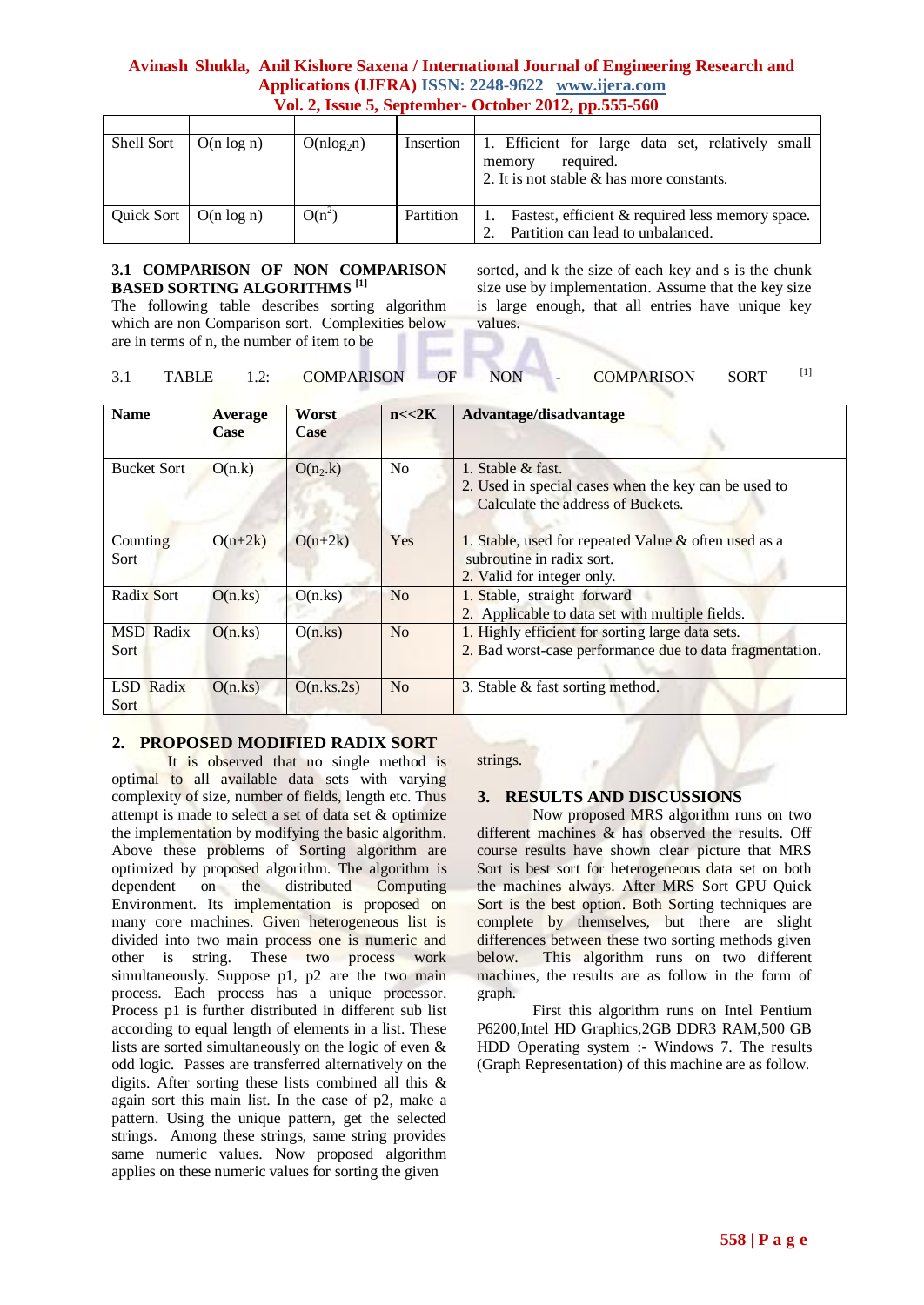

Fig. 1 Comparisons Results of MRS Sort on machine 1

Here four groups are presents whose name like Ram1, Ram2, Ram3, Ram4. Each group keeping separate heterogeneous data set. Ram1 represent 1 millions of heterogeneous data set like Ram1 other groups keeping 5 millions, 10 millions, 15 millions & 20 millions heterogeneous data set respectively. All these groups are shown on  $X$ - axis on the graph  $\&$  yaxis shown on taking time (Nano Seconds) for each group.

1. Second time this algorithm runs on Intel Xeon Server Board, Intel HD Graphics, 5GB DDR3 RAM, 500 GB HDD, Operating system : - windows server 2008 R2. The results (Graph Representation) of this machine are as follow.



Fig. 2 Comparisons Results of MRS Sort on machine  $\mathfrak{D}$ 

Here four groups are presents whose name like Ram1, Ram2, Ram3, Ram4. Each group keeping separate heterogeneous data set. Ram1 represent 1 millions of heterogeneous data set like Ram1 other groups keeping 5 millions, 10 millions, 15 millions & 20 millions heterogeneous data set respectively. All these groups are shown on  $X$ - axis on the graph  $\& \circ$ axis shown on taking time (Nano Seconds) for each

group. The results are clearly shown some condition MRS Sort & GPU Quick Sort are same results & some condition MRS Sort just up on GPU Quick Sort algorithms.

### **4. CONCLUSION**

Now, clearly seen that given algorithm can do much better job over existing sorting algorithms. Both time & space complexities are optimized with this algorithm. The various algorithm prepared so far for sorting of large heterogeneous data set are discussed. It can be seen that none of the algorithm is optimized universally for all types of data set. Thus approach to develop optimized algorithm for affliction data set are being discussed and proposed. A new Algorithm proposed optimized the time & space complexity for heterogeneous data set comprising of both alphanumeric, string & available in different format. The results had shown an improvement of 10:20% in computational complexity compound with MRS sort & GPU Quick sort.

### **RRFERENCES**

- 1. PhD. Thesis by Aditya Dev Mishra under the supervision of Dr. Deepak Garg CSED CSE Department Thapar University Patiala-147004 June 2009 on the Topic" Selection of Best Sorting Algorithm for a particular problem.
- 2. Nilsson, S. 1996," Radix sorting & searching", Ph.D. thesis, Department of Computer Science, Lund University, Lund, Sweden.
- 3. Jon L. Bentley, Robert Sedgwick, "Fast algorithms for sorting and searching strings", Proceedings of the eighth annual ACM-SIAM symposium on discrete algorithms, p.360-369, January 05-07, 1997, New Orleans, Louisiana, United States.
- 4. Arne Anderson, Stefan Nilsson, "Implementing radix sort", Journal of Experimental Algorithmic (JEA), 3, p.7-es, 1998.
- 5. Naila Rahman, Rajeev Raman, "Analyzing cache effects in distribution sorting", Journal of Experimental Algorithmic (JEA), 5, p.14 es, 2000.
- 6. Naila Rahman, Rajeev Raman, "Adapting Radix Sort to the Memory Hierarchy", Journal of Experimental Algorithmic (JEA), 6, p.7-es, 2001.
- 7. Danial, Navarro, Guinovart & Larriba pay," Sorting on the SGI Origin 2000: Comparing MPI & Shared memory Implementations", 19<sup>th</sup> IEEE Conference of the Chilean Computer Science Society (1999) current version available on  $6<sup>th</sup>$  August 2002.
- 8. Shin-Jae Lee, Minsoo Jeon, Dongseung Kim & Andrew Sohn, "Partitioned Parallel sort  $1$ ", IDEA**L** Journal of Parallel & Distributed